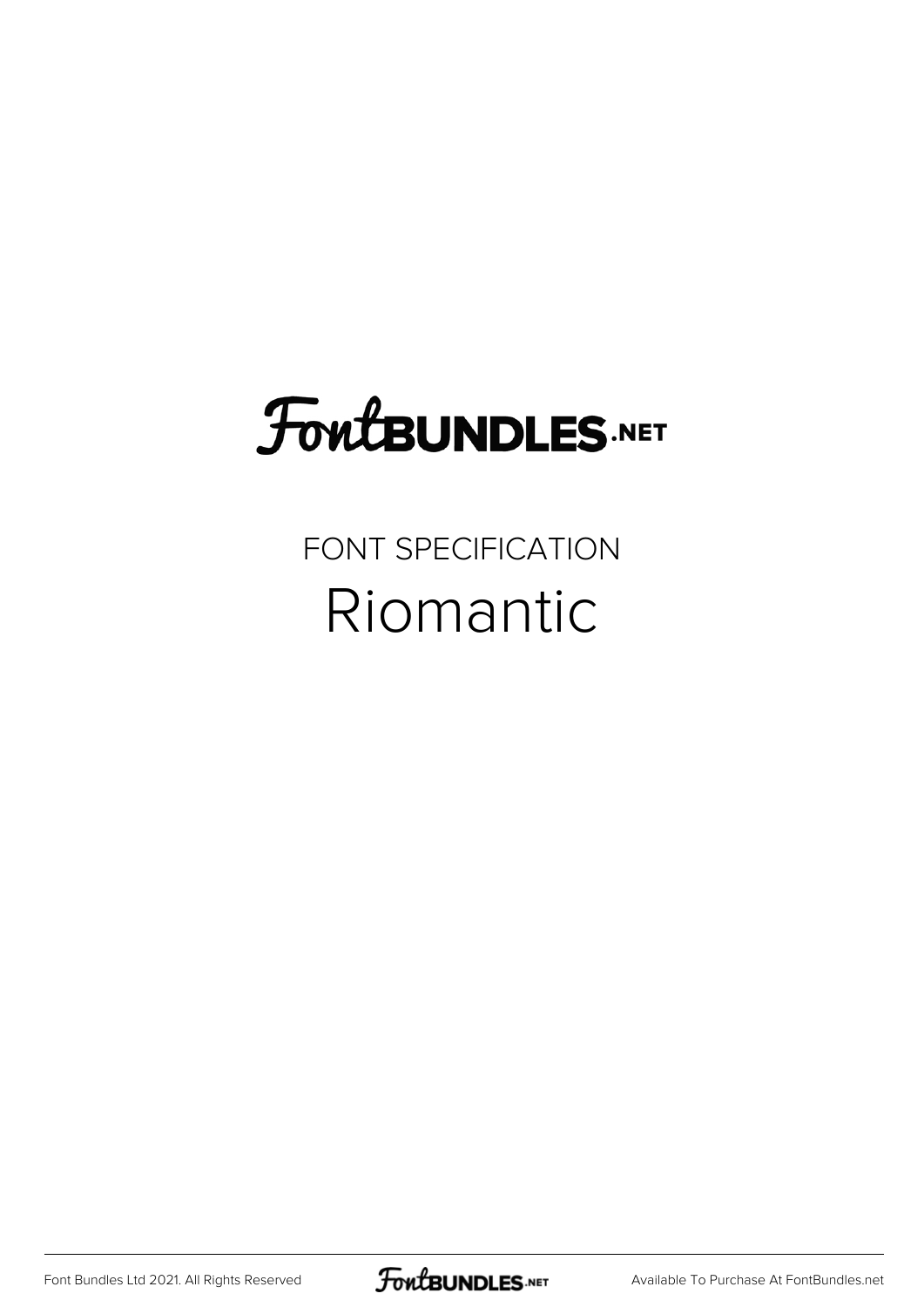Riomatic - Regular

**Uppercase Characters** 

## ABCDEFGHIJKLMUOPQRSTUVW **XYZ**

Lowercase Characters

## ABCDEFGHIJKLMUOPQRSTUVW XYZ

**Numbers** 

## 0123456789

Punctuation and Symbols



All Other Glyphs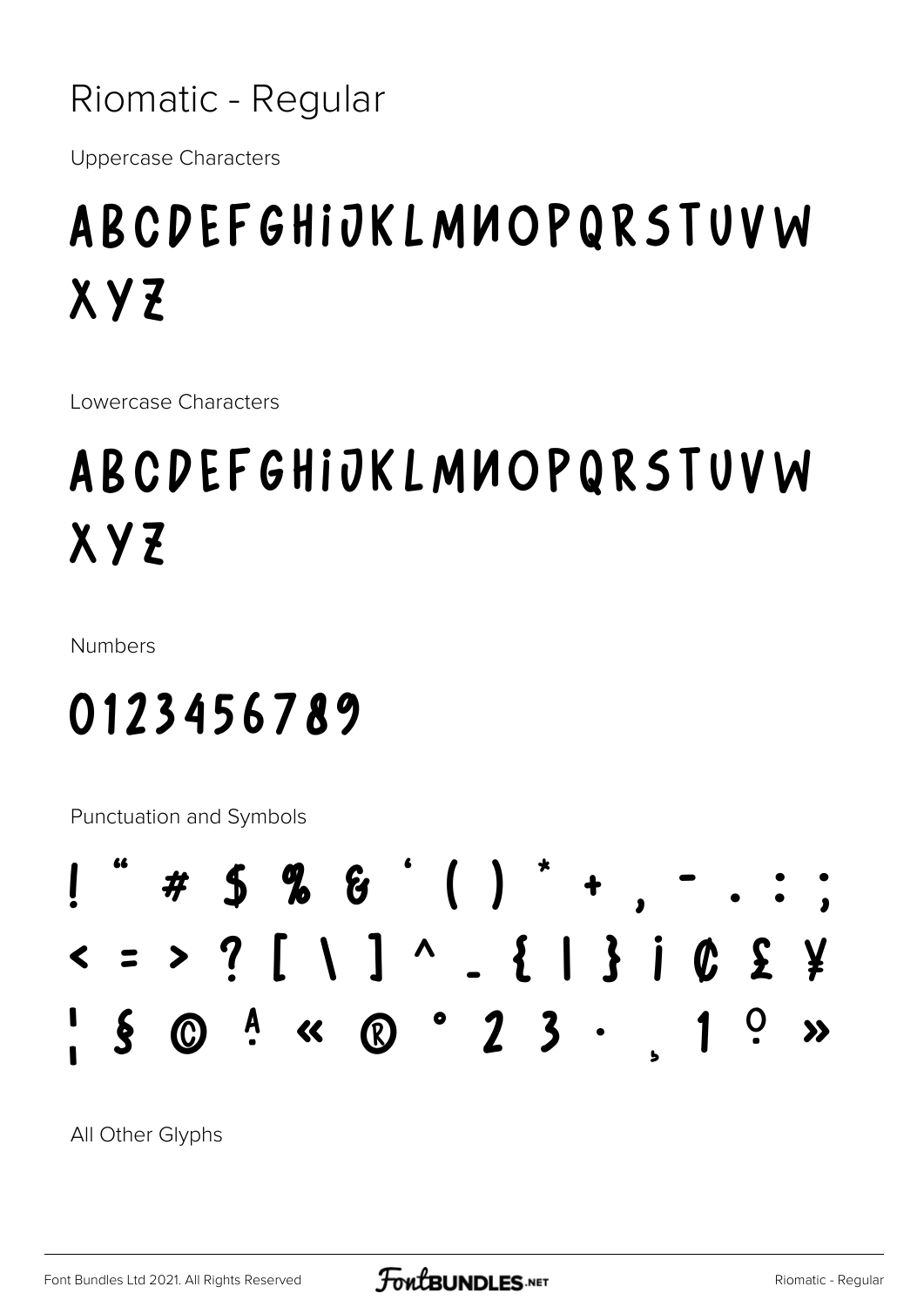|  |  |  | À Á Â Ã Ä Å Æ Ç È                                                                                                                                                                                                                 |  |
|--|--|--|-----------------------------------------------------------------------------------------------------------------------------------------------------------------------------------------------------------------------------------|--|
|  |  |  | É Ê Ë I I Î I D VI                                                                                                                                                                                                                |  |
|  |  |  | $\dot{\mathsf{O}} \quad \dot{\mathsf{O}} \quad \dot{\mathsf{O}} \quad \dot{\mathsf{O}} \quad \dot{\mathsf{O}} \quad \dot{\mathsf{O}} \quad \dot{\mathsf{O}} \quad \dot{\mathsf{O}} \quad \dot{\mathsf{O}} \quad \dot{\mathsf{O}}$ |  |
|  |  |  | $\begin{matrix} \hat{\mathsf{U}} & \hat{\mathsf{U}} & \hat{\mathsf{V}} & \mathsf{P} & \mathsf{B} & \hat{\mathsf{A}} & \hat{\mathsf{A}} & \hat{\mathsf{A}} & \hat{\mathsf{A}} & \hat{\mathsf{A}} \end{matrix}$                     |  |
|  |  |  | ÄÅÆÇÈÉĖËI                                                                                                                                                                                                                         |  |
|  |  |  | I Î Î D V D O O O                                                                                                                                                                                                                 |  |
|  |  |  | ÖØÙÚÛÜÝÞŸ                                                                                                                                                                                                                         |  |